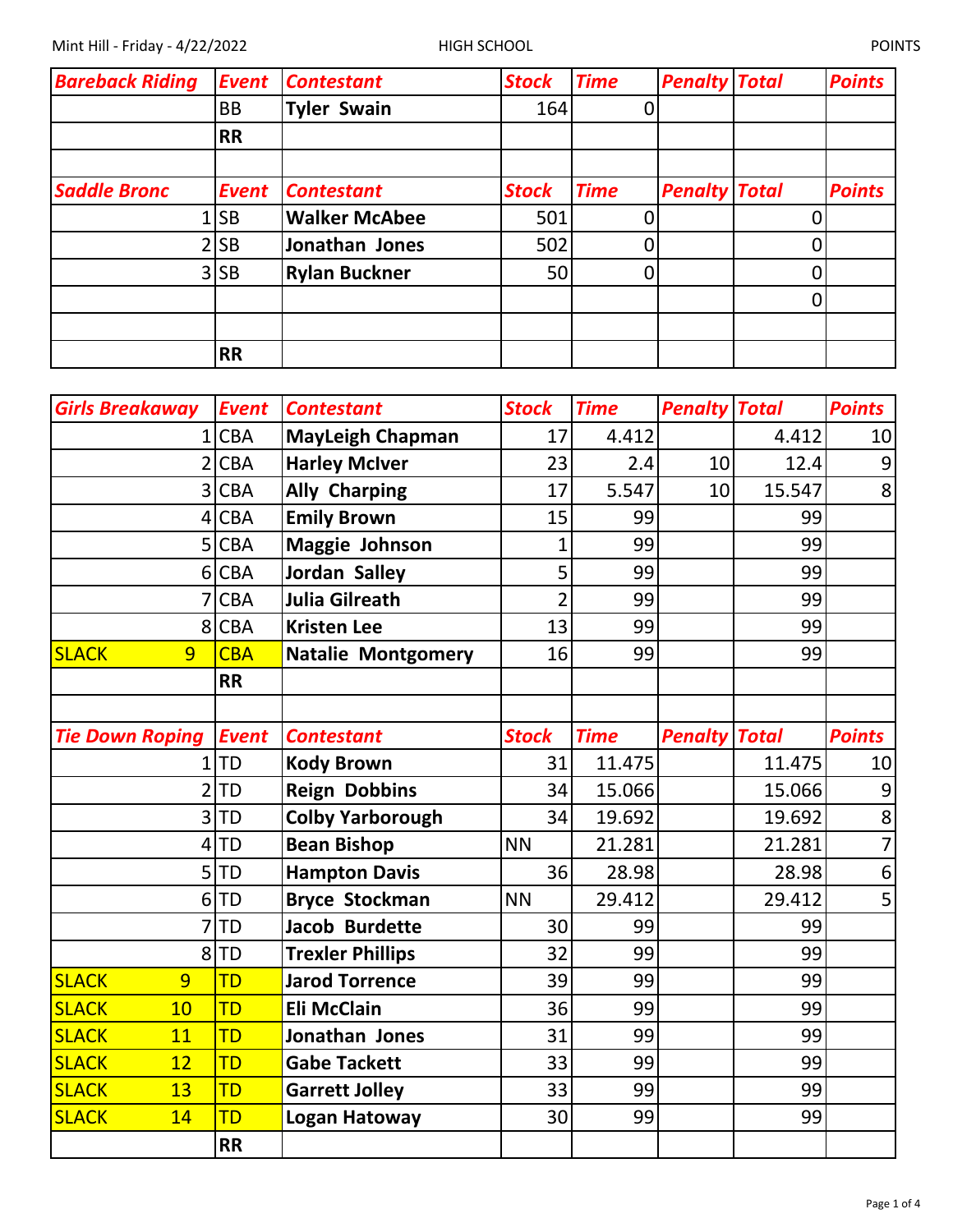| <b>Steer Wrestling</b> |                  | <b>Event Contestant</b> | <b>Stock</b> | <b>Time</b> | <b>Penalty Total</b> |    | <b>Points</b> |
|------------------------|------------------|-------------------------|--------------|-------------|----------------------|----|---------------|
|                        | $1$ SW           | <b>Eli McClain</b>      |              | 99          |                      | 99 |               |
|                        | 2 <sub>ISW</sub> | <b>Reign Dobbins</b>    | 97           | 99          |                      | 99 |               |
|                        |                  |                         |              |             |                      |    |               |
|                        | <b>RR</b>        |                         |              |             |                      |    |               |

| <b>Cowgirls Barrel Ra Event</b> |            | <b>Contestant</b>          | <b>Stock</b> | <b>Time</b> | <b>Penalty Total</b> |        | <b>Points</b>           |
|---------------------------------|------------|----------------------------|--------------|-------------|----------------------|--------|-------------------------|
| 1                               | <b>CBR</b> | <b>Dallas Cook</b>         |              | 15.768      |                      | 15.768 | 10                      |
|                                 | <b>CBR</b> | <b>Emily Brown</b>         |              | 15.81       |                      | 15.81  | $\overline{9}$          |
| 3                               | <b>CBR</b> | <b>Matti McBride</b>       |              | 16.161      |                      | 16.161 | $\bf 8$                 |
| 4                               | <b>CBR</b> | <b>Madi Stephenson</b>     |              | 16.191      |                      | 16.191 | $\overline{7}$          |
|                                 | 5 CBR      | <b>Emma Grace Durden</b>   |              | 16.199      |                      | 16.199 | $\boldsymbol{6}$        |
| 6                               | <b>CBR</b> | <b>Natalie Montgomery</b>  |              | 16.713      |                      | 16.713 | 5                       |
| 7                               | <b>CBR</b> | <b>Anna Claire Melton</b>  |              | 16.828      |                      | 16.828 | $\overline{\mathbf{4}}$ |
|                                 | 8 CBR      | <b>Meredith Thompson</b>   |              | 16.842      |                      | 16.842 | $\overline{\mathbf{3}}$ |
| <b>SLACK</b><br>9               | <b>CBR</b> | <b>Elizabeth Parks</b>     |              | 17.49       |                      | 17.49  | $\overline{2}$          |
| <b>SLACK</b><br>10              | <b>CBR</b> | <b>Mckinley Strickland</b> |              | 18.223      |                      | 18.223 | $\mathbf 1$             |
| <b>SLACK</b><br>11              | <b>CBR</b> | <b>Chloe Dickey</b>        |              | 18.572      |                      | 18.572 |                         |
| <b>SLACK</b><br>12              | <b>CBR</b> | <b>MayLeigh Chapman</b>    |              | 19.753      |                      | 19.753 |                         |
| <b>SLACK</b><br>13              | <b>CBR</b> | <b>Keely Orr</b>           |              | 15.618      | 5                    | 20.618 |                         |
| <b>SLACK</b><br>14              | <b>CBR</b> | <b>Madison Branton</b>     |              | 15.768      | 5                    | 20.768 |                         |
| <b>SLACK</b><br>15              | <b>CBR</b> | Leigha Senchantixay        |              | 15.836      | 5                    | 20.836 |                         |
| <b>SLACK</b><br><b>16</b>       | <b>CBR</b> | <b>Kristen Lee</b>         |              | 15.934      | 5                    | 20.934 |                         |
| <b>SLACK</b><br>17              | <b>CBR</b> | <b>Jadyn Abrams</b>        |              | 16.241      | 5                    | 21.241 |                         |
| <b>SLACK</b><br>18              | <b>CBR</b> | <b>Maggie Johnson</b>      |              | 16.401      | 5                    | 21.401 |                         |
| <b>SLACK</b><br>19              | <b>CBR</b> | Sophia Fowler              |              | 17.797      | 5                    | 22.797 |                         |
| <b>SLACK</b><br>20              | <b>CBR</b> | Kailyn Stasney             |              | 18.654      | 5                    | 23.654 |                         |
| <b>SLACK</b><br>21              | <b>CBR</b> | <b>Harley McIver</b>       |              | 16.287      | 10                   | 26.287 |                         |
| <b>SLACK</b><br>22              | <b>CBR</b> | <b>Alexis Redd</b>         |              | 18.914      | 10                   | 28.914 |                         |
| <b>SLACK</b><br>23              | <b>CBR</b> | <b>Blake Wooten</b>        |              | 99          |                      | 99     |                         |
| <b>SLACK</b><br>24              | <b>CBR</b> | Elizabeth Richardson       |              | 99          |                      | 99     |                         |
|                                 |            |                            |              |             |                      |        |                         |
| <b>Cowgirls Pole BendEvent</b>  |            | <b>Contestant</b>          | <b>Stock</b> | <b>Time</b> | <b>Penalty Total</b> |        | <b>Points</b>           |
| 1                               | PB         | <b>Madi Stephenson</b>     |              | 21.081      |                      | 21.081 | 10                      |
|                                 | PB         | <b>Emma Grace Durden</b>   |              | 22.4        |                      | 22.4   | $\overline{9}$          |
| 3                               | PB         | <b>Dallas Cook</b>         |              | 22.434      |                      | 22.434 | 8                       |
| 4                               | PB         | <b>Emily Brown</b>         |              | 22.566      |                      | 22.566 | $\overline{7}$          |
| 5                               | PB         | <b>Harley McIver</b>       |              | 22.979      |                      | 22.979 | 6                       |
|                                 | $6$ PB     | Leigha Senchantixay        |              | 23.246      |                      | 23.246 | 5                       |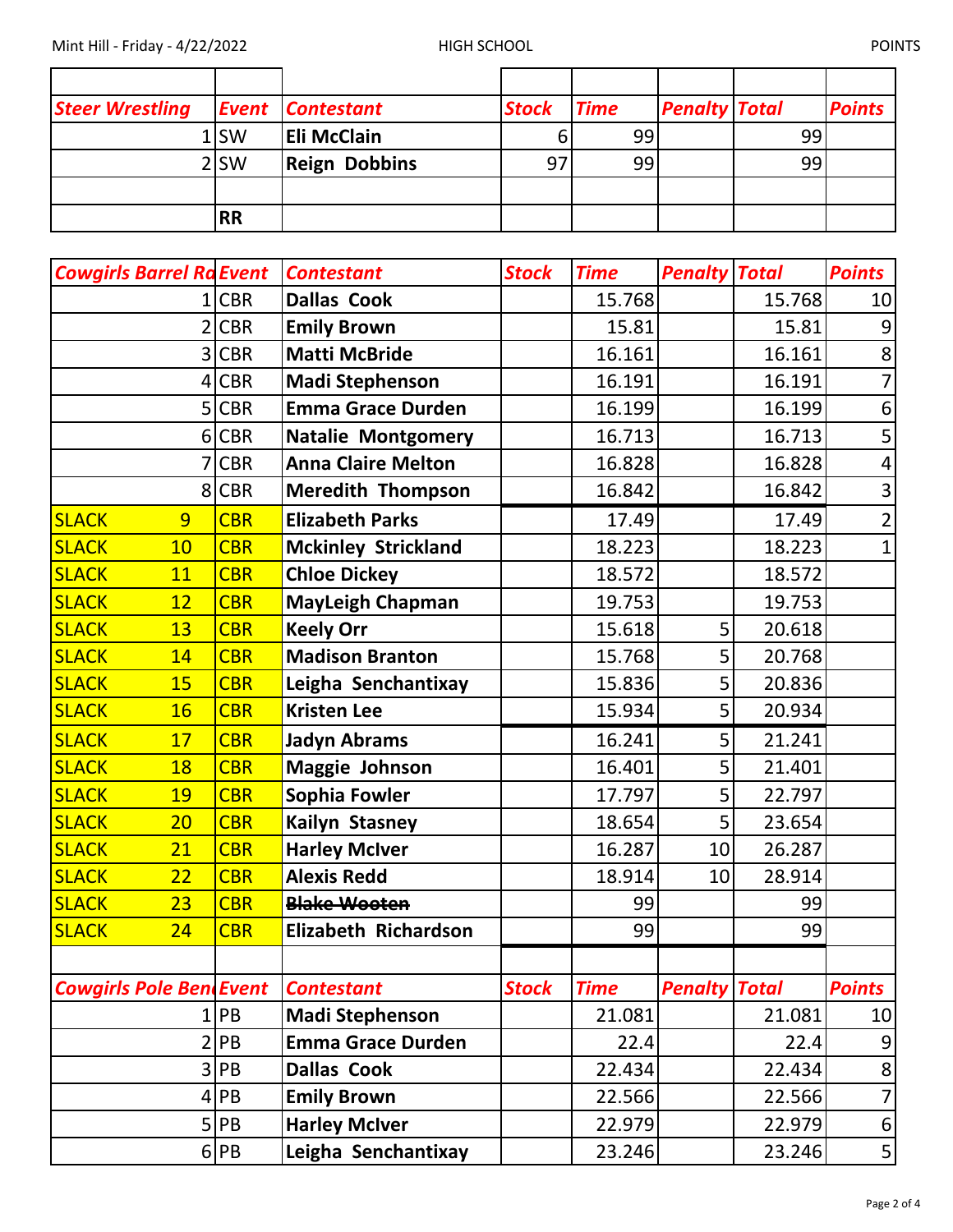|                                | 7 PB                | <b>Matti McBride</b>                          |              | 23.618      |                      | 23.618   | 4              |
|--------------------------------|---------------------|-----------------------------------------------|--------------|-------------|----------------------|----------|----------------|
|                                | 8PB                 | <b>Natalie Montgomery</b>                     |              | 24.401      |                      | 24.401   | 3              |
| <b>SLACK</b><br>9              | <b>PB</b>           | <b>Alexis Redd</b>                            |              | 25.998      |                      | 25.998   | $\overline{2}$ |
| <b>SLACK</b><br>10             | <b>PB</b>           | Maggie Johnson                                |              | 21.785      | 5                    | 26.785   | $\overline{1}$ |
| <b>SLACK</b><br>11             | <b>PB</b>           | <b>Julia Gilreath</b>                         |              | 22.367      | 5                    | 27.367   |                |
| <b>SLACK</b><br>12             | PB                  | <b>Keely Orr</b>                              |              | 22.893      | 5                    | 27.893   |                |
| <b>SLACK</b><br>13             | <b>PB</b>           | <b>Elizabeth Richardson</b>                   |              | 23.545      | 5                    | 28.545   |                |
| <b>SLACK</b><br>14             | <b>PB</b>           | <b>Mckinley Strickland</b>                    |              | 25.902      | 5                    | 30.902   |                |
| <b>SLACK</b><br>15             | <b>PB</b>           | <b>Kristen Lee</b>                            |              | 22.002      | 10                   | 32.002   |                |
| <b>SLACK</b><br><b>16</b>      | <b>PB</b>           | <b>Meredith Thompson</b>                      |              | 22.287      | 10                   | 32.287   |                |
| <b>SLACK</b><br>17             | <b>PB</b>           | <b>Madison Branton</b>                        |              | 29.764      | 5                    | 34.764   |                |
| <b>SLACK</b><br>18             | <b>PB</b>           | <b>Jadyn Abrams</b>                           |              | 25.73       | 15                   | 40.73    |                |
| <b>SLACK</b><br><b>19</b>      | <b>PB</b>           | <b>Blake Wooten - DQ</b>                      |              | 99          |                      | 99       |                |
| <b>SLACK</b><br>20             | <b>PB</b>           | <b>Anna Claire Melton</b>                     |              | 99          |                      | 99       |                |
|                                |                     |                                               |              |             |                      |          |                |
| <b>Team Roping</b>             | <b>Event</b>        | <b>Contestant</b>                             | <b>Stock</b> | <b>Time</b> | <b>Penalty Total</b> |          | <b>Points</b>  |
| $\overline{1}$                 | <b>TR</b>           | <b>Kristen Lee</b>                            | 113          | 8.815       | 5                    | 13.815   | 10             |
|                                | ΤR                  | <b>Dylan White</b>                            | 113          | 8.815       | 5                    | 13.815   | 10             |
|                                | $2$ TR              | <b>Bryce Stockman</b>                         | 100          | 10.699      | 5                    | 15.699   | 9              |
|                                | $2$ TR              | <b>DP-Kody Brown</b>                          | 100          | 10.699      | 5                    | 15.699   | $\overline{0}$ |
|                                | $3$ TR              | <b>Reign Dobbins</b>                          | 107          | 99          |                      | 99       |                |
|                                | $3$ TR              | <b>Colby Yarborough</b>                       | 107          | 99          | $\mathbf 0$          | 99       |                |
|                                | $4$ TR              | <b>Gabe Tackett</b>                           | <b>NN</b>    | 99          |                      | 99       |                |
|                                | 4 TR                | <b>Kody Brown</b>                             | <b>NN</b>    | 99          | 0                    | 99       |                |
|                                | 5 TR                | Logan Hatoway                                 | 104          | 99          |                      | 99       |                |
|                                | 5 TR                | Jonathan Jones                                | 104          | 99          | $\mathbf 0$          | 99       |                |
|                                | $6$ TR              | <b>Ty Faulkenberry</b>                        | 23           | 99          |                      | 99       |                |
|                                | $6$ TR              | <b>Trexler Phillips</b>                       | 23           | 99          | $\boldsymbol{0}$     | 99       |                |
|                                | <b>TR</b>           | <b>Harley McIver</b><br><b>Jarod Torrence</b> | 46<br>46     | 99          |                      | 99<br>99 |                |
|                                | <b>TR</b><br>$8$ TR | <b>Colby Bell</b>                             | 44           | 99<br>99    | $\boldsymbol{0}$     | 99       |                |
|                                | 8TR                 | <b>Eli McClain</b>                            | 44           | 99          | $\boldsymbol{0}$     | 99       |                |
| <b>SLACK</b><br>9              | <b>TR</b>           | <b>Maggie Johnson</b>                         | 113          | 99          |                      | 99       |                |
| $\overline{9}$<br><b>SLACK</b> | <b>TR</b>           | <b>Jacob Helms</b>                            | 113          | 99          | $\boldsymbol{0}$     | 99       |                |
| <b>SLACK</b><br>10             | <b>TR</b>           | <b>Emily Brown</b>                            | 104          | 99          |                      | 99       |                |
| <b>SLACK</b><br>10             | <b>TR</b>           | <b>Bean Bishop</b>                            | 104          | 99          | $\mathbf 0$          | 99       |                |
| <b>SLACK</b><br>11             | <b>TR</b>           | <b>Garrett Jolley</b>                         | 44           | 99          |                      | 99       |                |
| <b>SLACK</b><br>11             | <b>TR</b>           | <b>Hampton Davis</b>                          | 44           | 99          | $\mathbf 0$          | 99       |                |
| <b>SLACK</b><br>12             | <b>TR</b>           | <b>Ally Charping</b>                          | 107          | 99          |                      | 99       |                |
| <b>SLACK</b><br>12             | <b>TR</b>           | <b>Cooper Peyton</b>                          | 107          | 99          | $\pmb{0}$            | 99       |                |
|                                | <b>RR</b>           |                                               |              |             |                      |          |                |